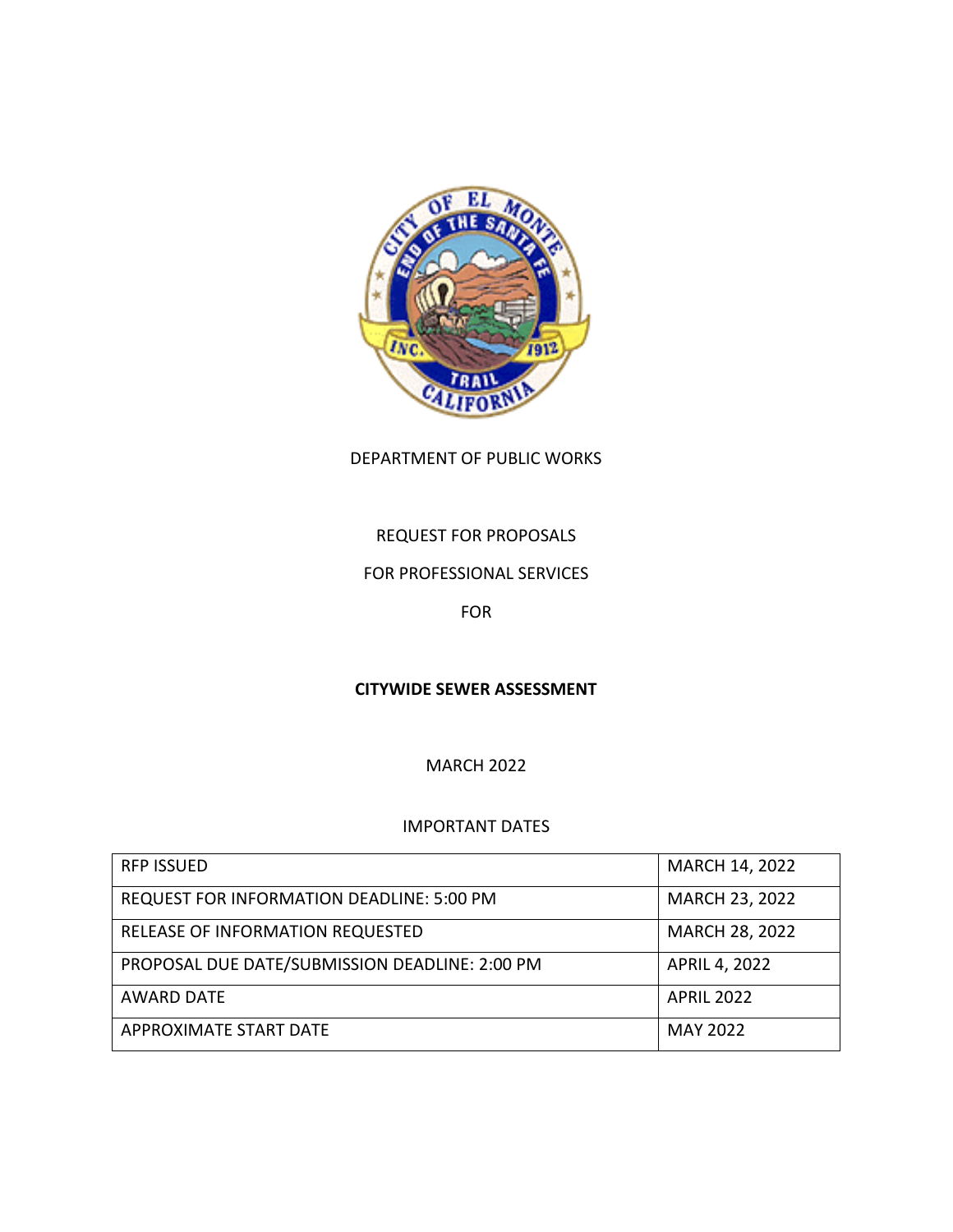## REQUEST FOR PROPOSALS FOR PROFESSIONAL DESIGN SERVICES FOR

# **CITYWIDE SEWER ASSESSMENT**

# Table of Contents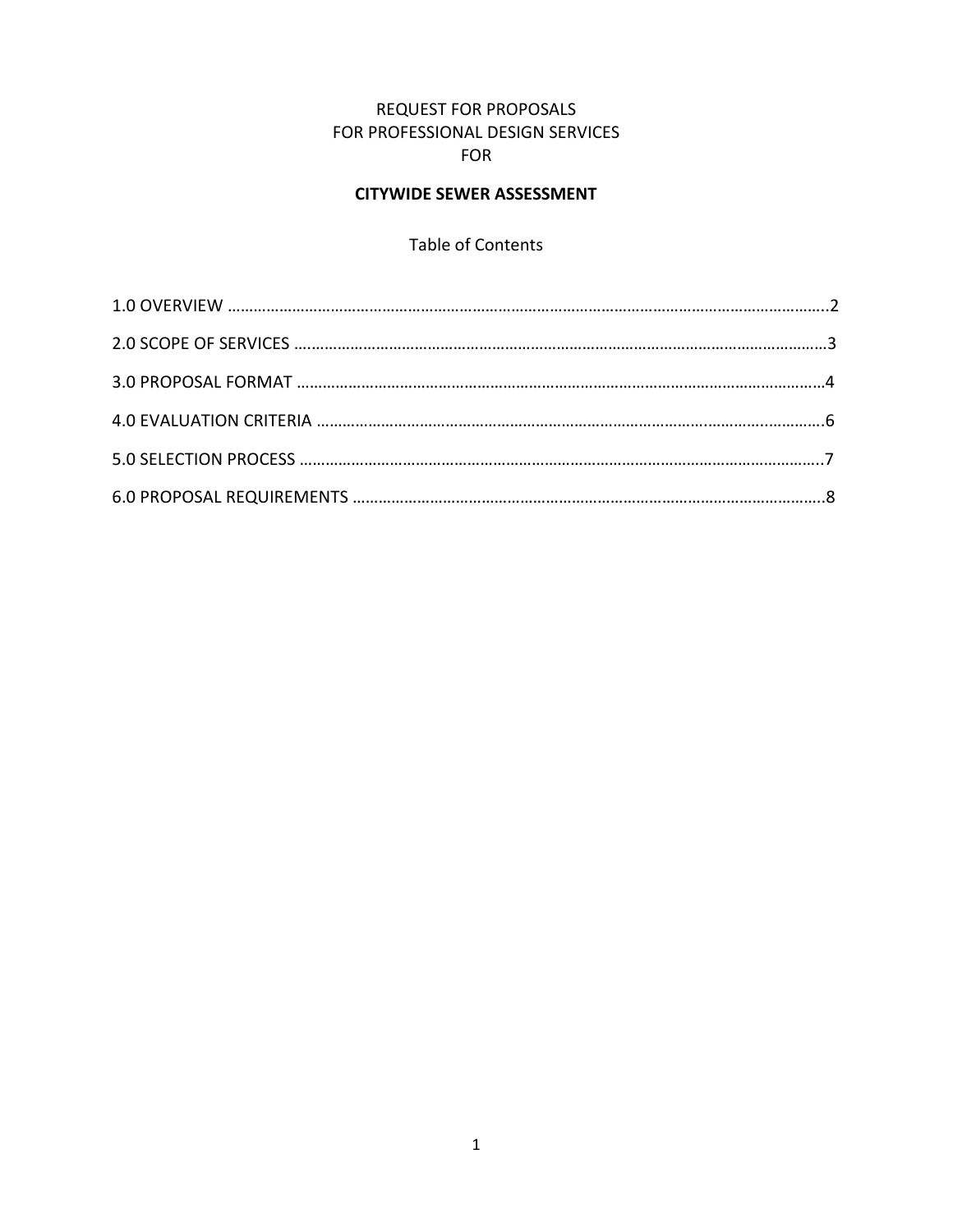#### **1.0 Overview**

The City of El Monte, County of Los Angeles, State of California ("City") is soliciting proposals from qualified consultant firms for Sewer Assessment Administration Services to assist with the preparation of tax roll data to be submitted to the Los Angeles County Tax Collector for collection as part of individual property tax billings for three (3) years beginning May 2022, with an option to extend the Professional Services Agreement for two (2) one-year periods, not-to-exceed a total of five (5) years. An automated process to provide preliminary budget estimates in advance of preparing the tax roll is necessary. In addition to the preliminary budget estimates, firms should be capable of providing City staff with preliminary information related to parcel changes including owner information.

The preferred firm shall be familiar with the laws and regulations associated with property related fees and charges. For Assessments levied under the requirement for an Engineer's Report, the Consultant shall sign the required report. The Consultant shall be capable of delivering the final tax rolls in a format within the timelines dictated by the County of Los Angeles. The required services and performance requirements are more fully described in the Scope of Work.

If your firm is interested and qualified, please upload your response through PlanetBids. Please provide the electronic copy as a PDF (not a scanned PDF). All items must be received no later than 2:00PM on Thursday, March 24, 2022.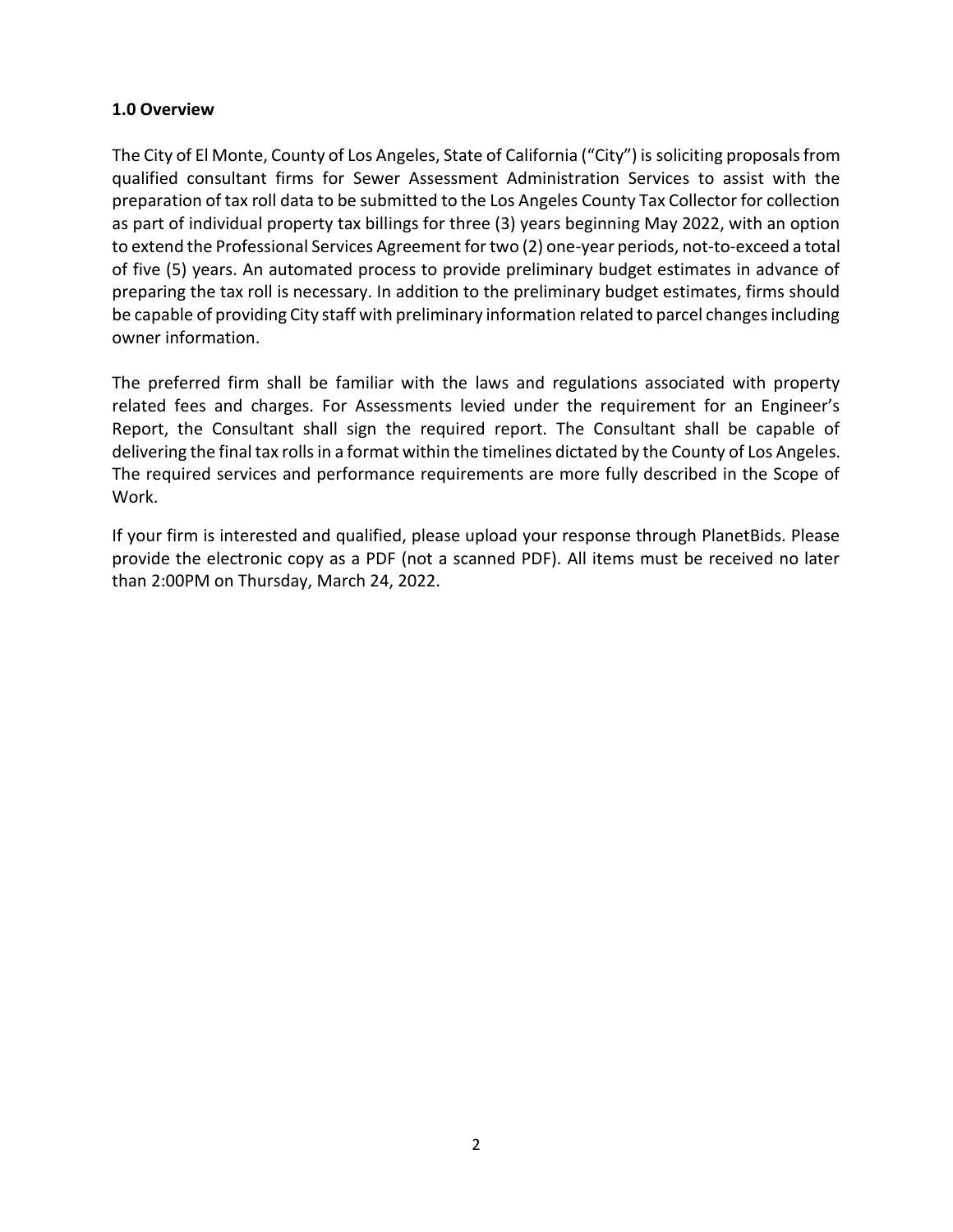#### **2.0 Scope of Services**

The City is seeking a Sewer Assessment Engineering and Administration Services to assist with the preparation of, management of, and submittal to Los Angeles County of sewer related fee data. The Consultant shall serve as the official "Assessment District Engineer" and shall be responsible for the preparation of the required Engineering Work associated with the Sewer Assessment. The Proposer must be sufficiently familiar with the laws and regulations related to the collection of property related fees and the format required for the submittal of the tax roll to Los Angeles County. The following is a more detailed scope of work outlining the work to be performed:

- 1. Obtain thorough understanding of the El Monte Sewer District, its boundaries, Parcels, and particularities of the district;
- 2. Review all documentation, databases, and budgets prior to preparing levy analysis, in order to ensure total and complete equity of assessments the district;
- 3. Work with water agencies and download data from them to determine usage;
- 4. Update sewer and meter rate tables with rate updates from the prior year;
- 5. Match new accounts to APNs (usually around 2 dozen new accounts/per year);
- 6. Run initial assessment, and research zero (\$0) assessment parcels;
- 7. Provide database/workbook to City Finance Staff to perform second levy check;
- 8. Provide comprehensive assessment installment information for each parcel and submit in a timely manner to the County of Los Angeles for placement on the property tax roll. The information shall be submitted on the media, format and configuration specified by the County;
- 9. Research and resubmit entries rejected by the County on behalf of the City;
- 10. Provide staffing and contact information to field inquiries concerning the district administration, annual assessments, and other information regarding district proceedings and annual installments for property owners, title companies and other interested parties;
- 11. Prepare an annual levy report summarizing the information used to calculate the annual installment amount including a list of all Assessor Parcel Numbers; and
- 12. Complete all reports on the district required by the state and federal agencies.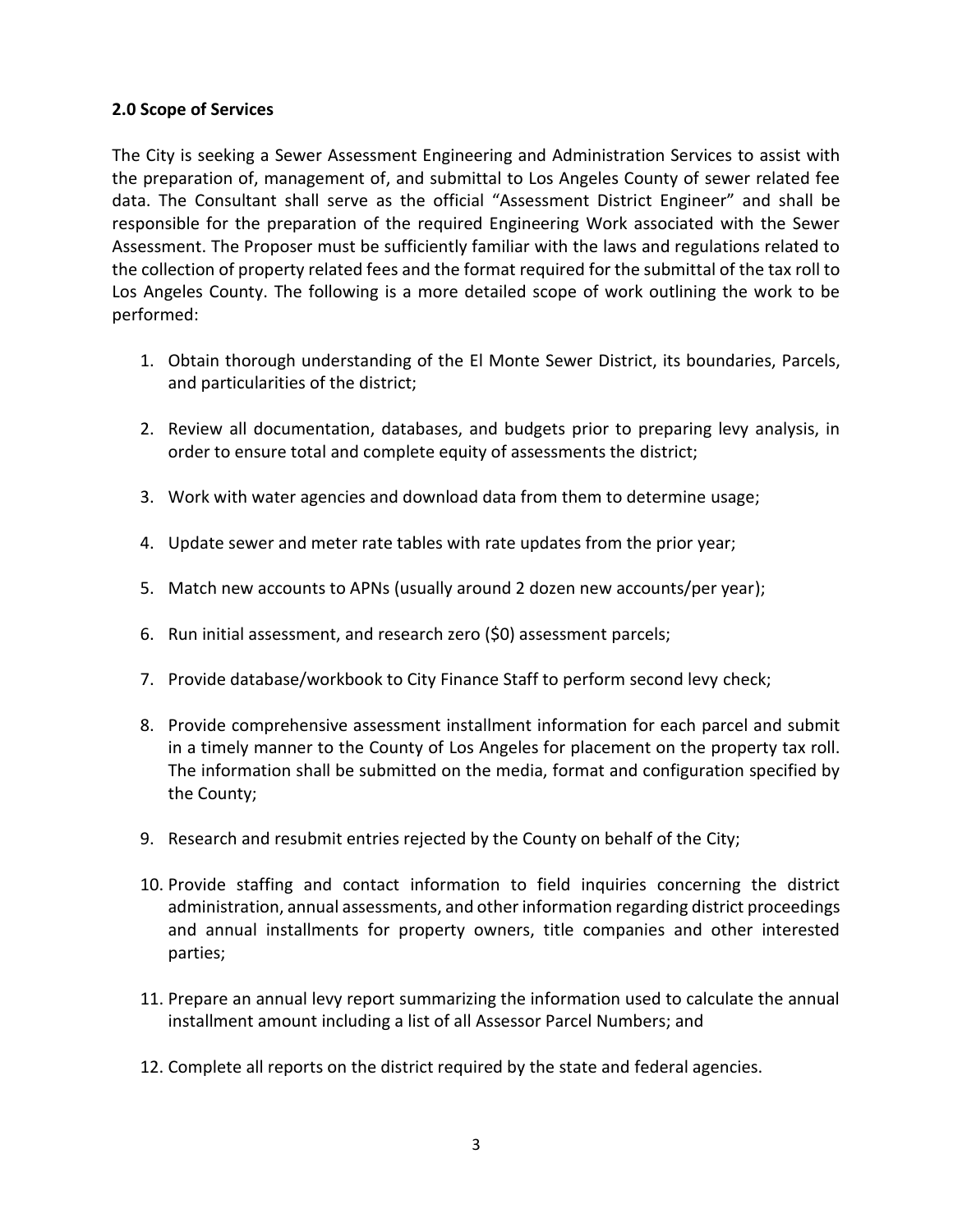#### **3.0 Proposal Format**

All proposals shall include the following information and comply with the associated page limit restrictions. Note that 1 page includes the front side of an 8.5x11 sheet of paper and the cover does not constitute a page. Upload one (1) PDF original to PlanetBids.

- 1) Cover Letter. Maximum 1 page cover letter signed by an officer of the firm, binding the proposer to all of the commitments made in the submittal. The letter shall include name, address and phone number of the person authorized to represent the proposer and shall include the following Statement:
	- a. I HAVE READ UNDERSTOOD, AND AGREED TO ALL STATEMENTS IN THIS REQUEST FOR PROPOSAL AND ACKNOWLEDGE RECEIPT OF ALL ADDENDUMS/AMENDMENTS AS WELL AS TO THE TERMS, CONDITIONS, AND ATTACHMENTS REFERENCED.
- 2) Proposer's Background. Maximum 2 page background on the proposer and its area(s) of professional expertise relevant to this RFP. An additional 1 -page may be included to highlight the background of each proposed subconsultant to be used by the proposer and the specific task(s) or functions the subconsultant will perform.
- 3) Qualifications and Experience of Proposer's Personnel. Maximum 2-page summary of the relevant experience, work history, training, education and special certifications of the proposer's personnel who will be performing the professional services contemplated under this RFP on the proposer's behalf. Briefly discuss the Consultant team's qualifications and experience with projects of a similar magnitude and nature. Proposers shall provide identical information for all subconsultants' performing any of the tasks or services contemplated under this RFP on the proposer's behalf. The summary shall also include the office location of key personnel proposed to work on this contract. Relevant experience can include your company's overall experience, experience with similar projects and the experience of individuals on your proposed team. Show how your experience relates to the demands of this project.
- 4) Project Approach. Maximum 2-page summary of the proposed approach to completing this project. The proposer shall explain the way in which the proposer will timely complete all of the tasks called for under the RFP along with an estimate of the time it will take to complete each task. Include a brief overview of the Consultant's understanding of the project. The content will reflect the particular viewpoint of the Consultant.
- 5) Proposed Personnel. Maximum 2-page resume for the project manager and 1 page resume for each of the other key personnel, including subconsultants, which will be performing the majority of the work on this project/contract. Resumes for corporate leadership should not be included unless said individuals will be performing substantial work on this project. The designated Project Manager shall be the primary contact with the City during the contract period and shall function in that capacity while employed by the firm. In addition, the City must approve changes of personnel.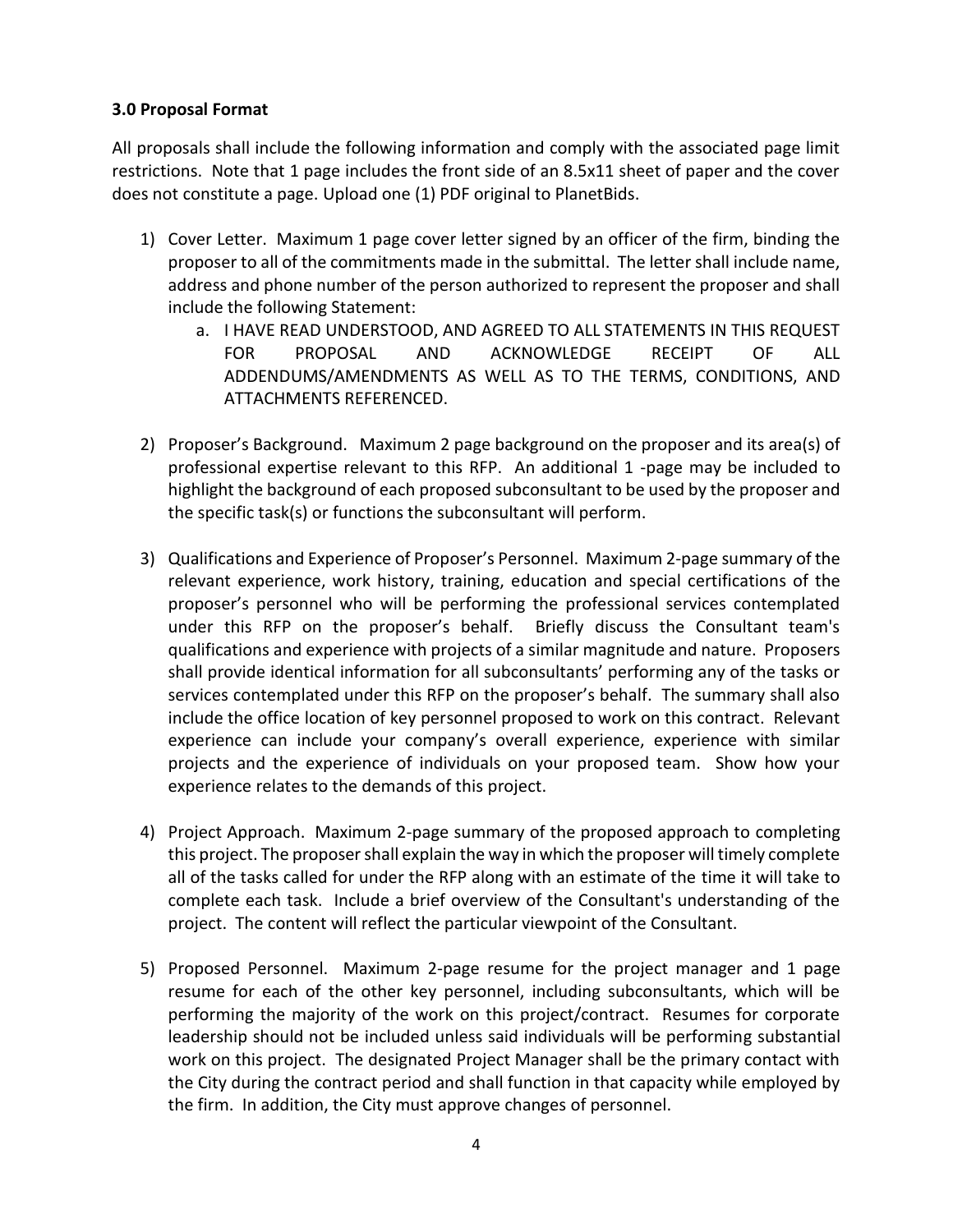- 6) Quality Assurance/Quality Control Procedures. Maximum 1-page brief description of the consultant's approach to implement a Project-specific Quality Control Plan. Describe the major elements and steps of the quality assurance / quality control (QA/QC) program and procedures that will be followed for each deliverable (i.e. engineering discipline review, coordination review, constructability review, QA/QC control review, etc.).
- 7) References. Each proposal must include at least 3 public agency references going back at not more than five (5) years from the issuance of this RFP in which the proposer was engaged to perform tasks similar to those requested under this RFP. References should place an emphasis on past projects in which the personnel to be used by proposer for this project were deployed. The references should include the name, title and contact information of the public agency officer or employee responsible for overseeing the proposer's work.
- 8) Fee Schedule/Cost Proposal. The City is interested in maximizing the value of its investment. Respondents should propose the most cost-effective methodology to meet the requirements of this RFP. The Respondent must provide a cost proposal for the activities described in this RFP. Proposals should be given in terms of cost/lump sum to include all expenses and costs incurred by the Consultant and will be used as a basis for issuing progress payments as the work is performed. A Schedule of Hourly Rates for all personnel that would be involved in this contract should also be provided. This schedule would be used for additional services only.

The City reserves the right to delete specific task(s).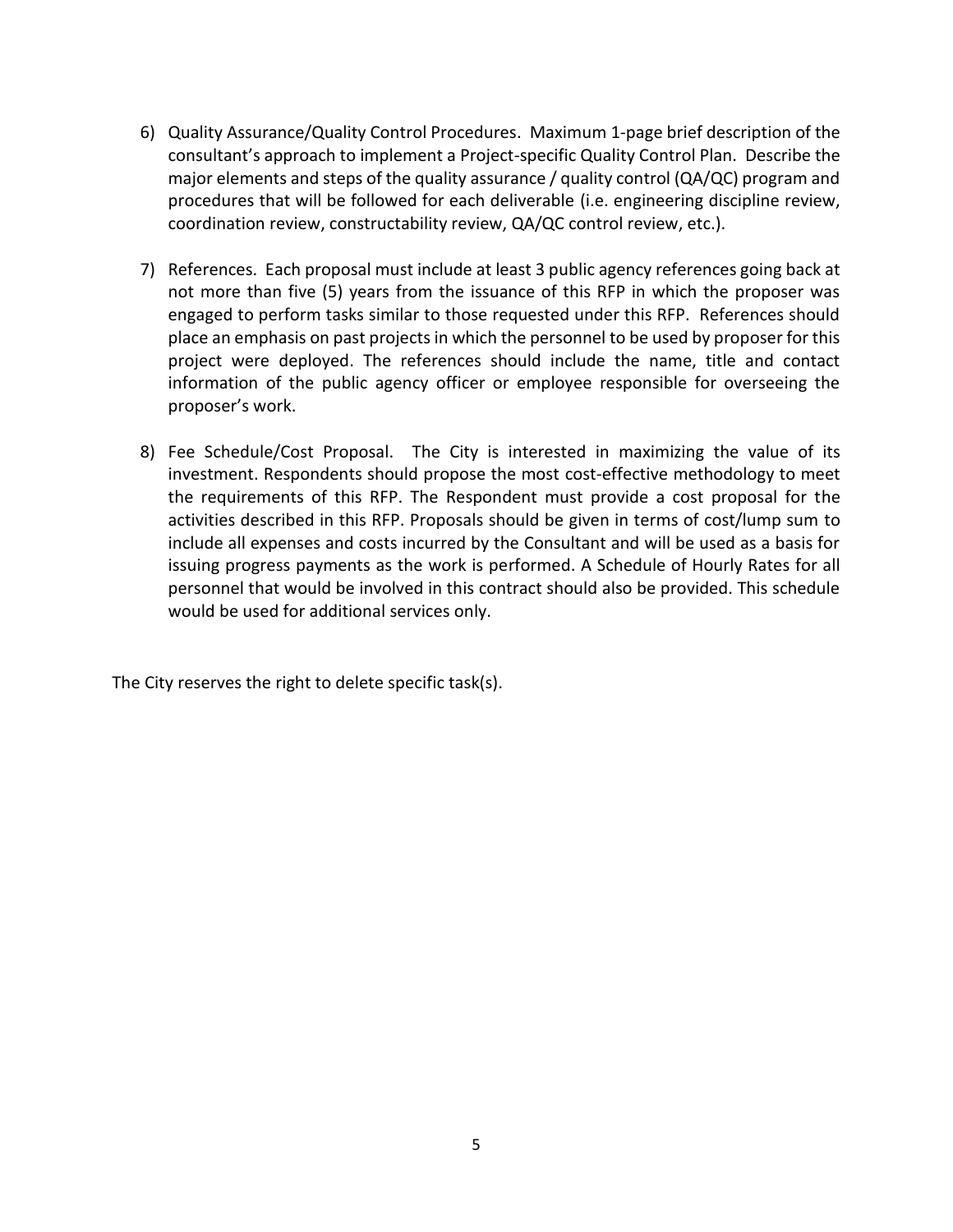#### **4.0 Evaluation Criteria**

Each proposal shall be evaluated on the basis of the proposer's expertise, experience and training and the expertise of its key personnel along with prior contracting history, approach to the project, proposed schedule and compliance with the RFP requirements including the terms of the attached PSA. Each such factor shall be weighted by the City as follows:

- **1)** Expertise, Experience & Training Plus Prior Contracting History (40%) The expertise, experience and training of the proposer and its key personnel and previous experience with similar work in similar fields and qualifications and depth of the staff that will perform the work on this project. This factor includes evaluation of the proposer's prior contracting history, including the review of the proposer's certifications relating to false claims, debarment and civil litigation.
- **2)** Project Approach (40%) The proposer's responsiveness in developing a comprehensive plan while meeting regulatory requirements and the City's specific needs.
- **3)** Schedule (10%) Proposal for completing the project in a timely manner, inclusive of the proposer's ability to identify critical paths for the timely and competent completion of all work contemplated under the RFP.
- **4)** Compliance with RFP (10%) The ability of the proposer to comply with all instructions set forth under this RFP as well as the proposer's ability to agree to all of the terms and conditions of the attached PSA without modification, particularly as relates to indemnification, insurance requirements and standards of care.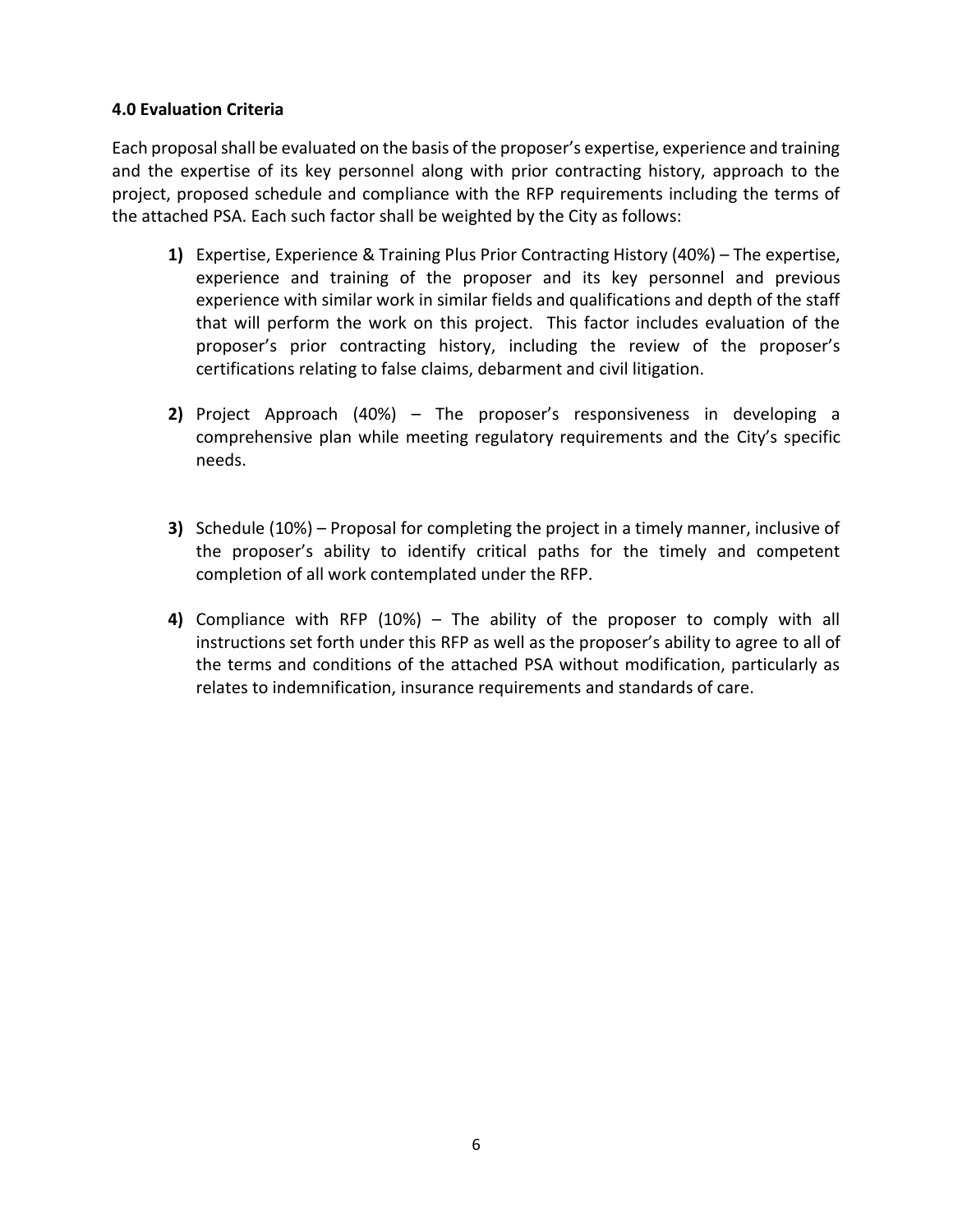#### **5.0 Selection Process**

A selection committee, comprised of City staff will review the proposals. Proposals will be ranked on qualifications and the selection committee may choose to interview several of the top ranked proposers. However, at its sole discretion the selection committee may dispense with interviews and select a proposer to perform the work.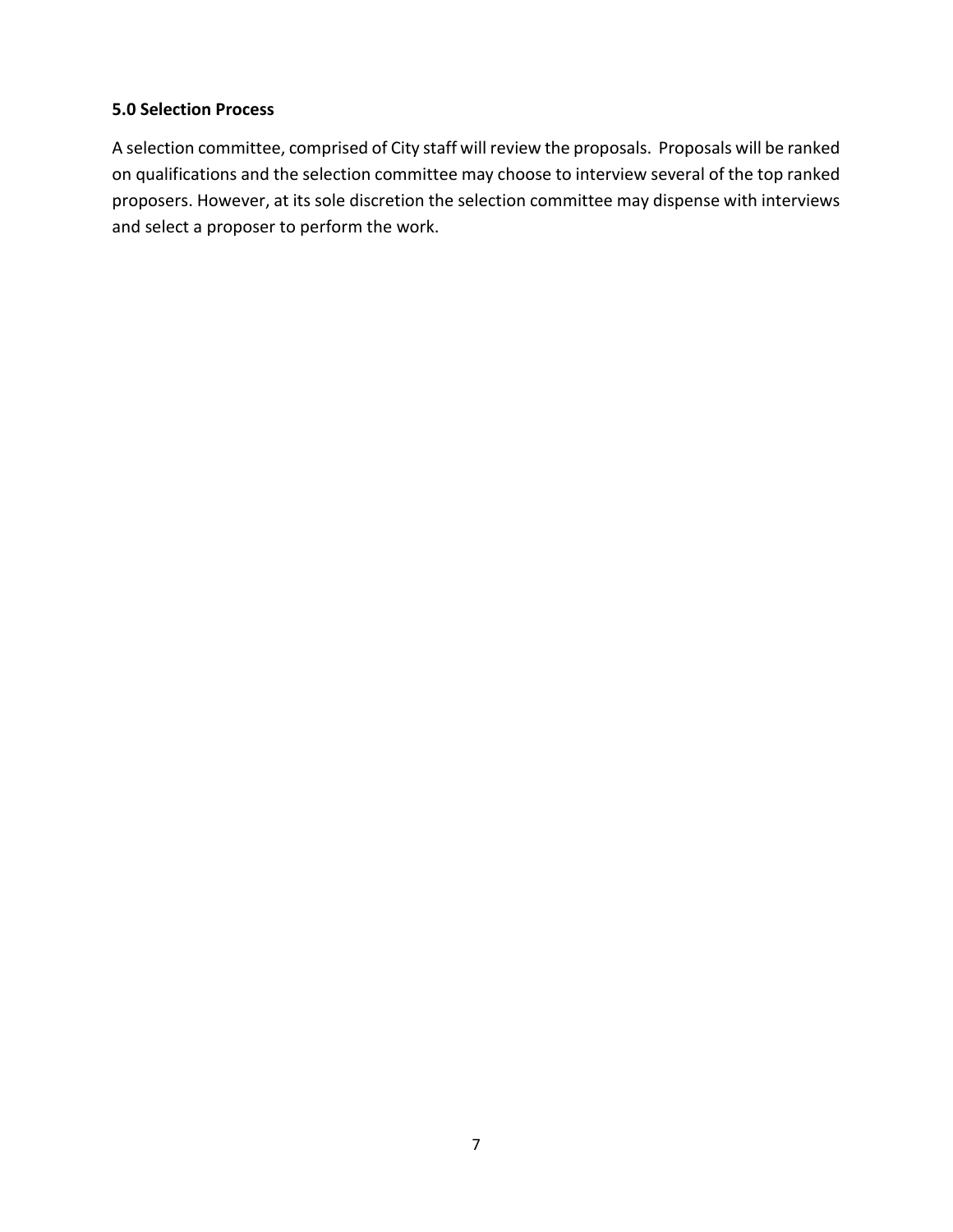#### **6.0 Proposal Requirements**

Proposals must be submitted through PlanetBids.

Submitted proposals shall be maintained as confidential records of the City up to the Submission Deadline. Proposers may withdraw, modify and/or resubmit a proposal prior to the Submission Deadline but not after. Proposers shall be bound to the terms of their proposal following the Submission Deadline, however, the City, in its sole and absolute discretion, reserves the right to accept post deadline modifications if it is determined that such modifications are in the best interests of the City. The City also reserves the right to waive minor non-substantive informalities or allow the proposer to correct them.

- 1) Proposers shall be solely and exclusively responsible for all costs incurred in connection with the preparation and submission of the proposals; demonstrations; interviews; preparation of responses to questions and requests for additional information; for contract discussions; or for anything in any way related to this RFP. The City is not liable for any costs incurred by a proposer in response to this RFP. Whether or not a proposer is awarded a contract pursuant to this RFP, no proposer shall be entitled to reimbursement for any costs or expenses associated with the proposer's participation in this RFP process.
- 2) Late proposals will not be considered.
- 3) The City reserves the right to reject any and all proposals received as a result of this RFP. The City's potential award of a contract will not be based on any single factor nor will it be based solely or exclusively on the lowest cost proposal. If a contract is awarded, it will be awarded to the proposer who in the judgment of the City has presented an optimal balance of relevant experience, technical expertise, price, quality of service, work history and other factors which the City may consider relevant and important in determining which proposal is best for the City.
- 4) The City reserves the right to cancel or modify this RFP. There is no guarantee that the City will award contract.
- 5) The City reserves the right to investigate the qualifications of any proposer under consideration including proposed subcontractors and parties otherwise related to the proposer and require confirmation of information furnished by a proposer, or require additional evidence of experience and qualifications to provide the services or otherwise discharge the obligations required by this RFP.
- 6) Following the Submission Deadline, the City, pursuant to the California Public Records Act (Govt. Code Section 6250 et seq.) reserves the right to make copies of all submitted proposals available for inspection and copying by any interested member of the public, except to the limited extent the City determines that any information contained in a proposal is legally privileged under the California Public Records Act. By submission of a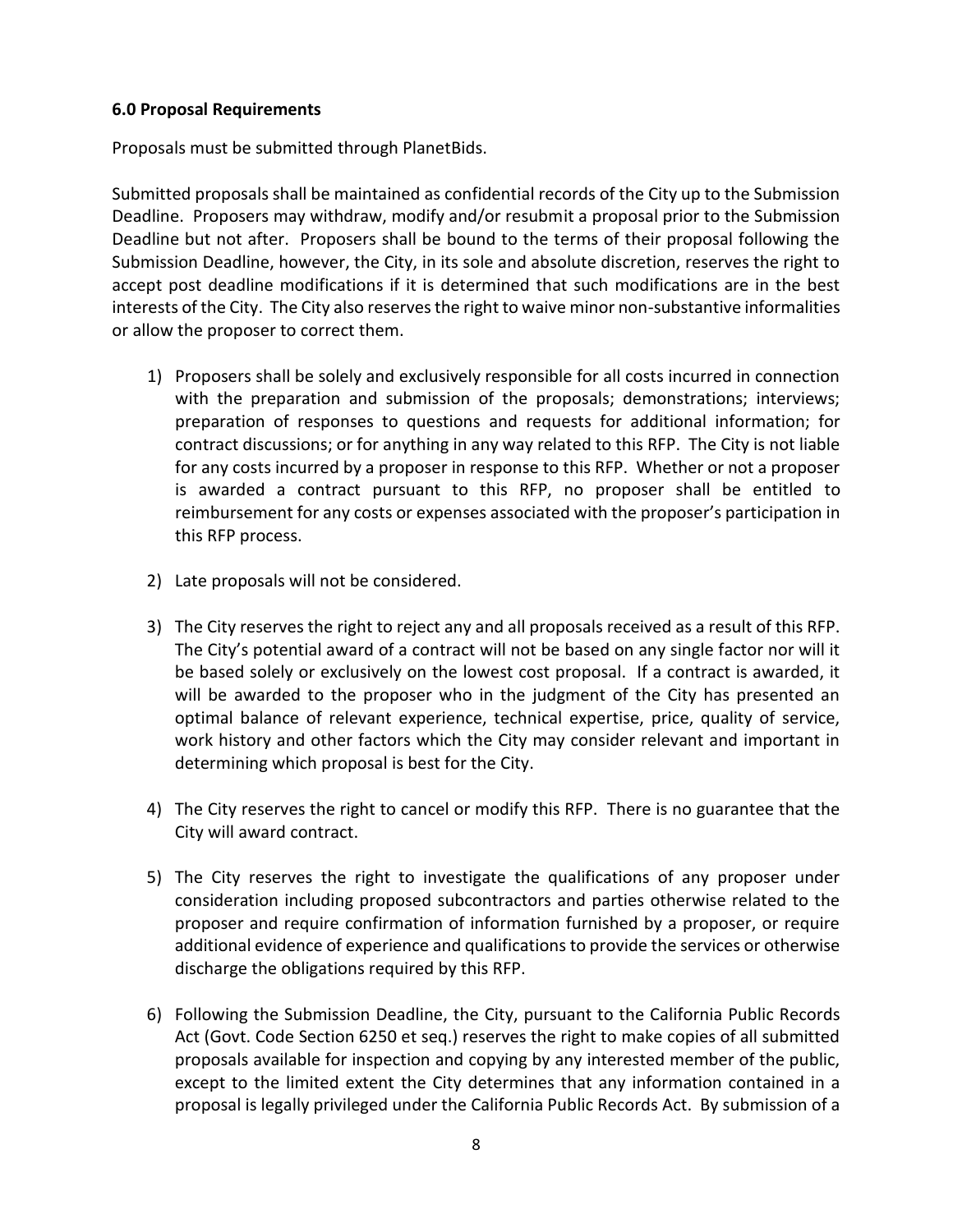proposal, proposers acknowledge and agree that their proposal and any information contained therein may be disclosed by the City to interested members of the public, including other proposers.

- 7) The City reserves the right to approve or disapprove of particular subcontractors, joint venture partners, or other proposed team members.
- 8) The City reserves the right to evaluate responses in terms of the best interests of the City, applying criteria provided in this RFP and any other criteria the City, in its sole discretion, deems pertinent.
- 9) By the submission of a proposal, each proposer accepts and agrees to execute a written Professional Services Agreement (PSA) in the form attached hereto as Exhibit 1. By submission of a proposal, each proposer agrees to execute a PSA with the City in the form attached hereto as Exhibit 1, inclusive of all stated terms and conditions relating to indemnification, required insurance and standard of care requirements. If a proposer is unable to agree to any of the terms or conditions of the PSA in the form attached hereto, the proposer must identify the provision(s) in question and provide an explanation as to why the proposer cannot comply with such provisions. If a proposers objection to a certain provision of the PSA is merely a question of added cost, the proposer shall indicate in the proposal the difference in cost associated with complying with the provision(s) versus the cost associated with the City's waiver or modification of the provision(s). The City shall be under no obligation to make modifications to the PSA after a contract has been awarded and proposers shall be deemed to have incorporated all costs associated with compliance with the PSA into their proposal. A proposer's inability to comply with one or more provisions of the PSA shall be a factor that will be considered by the City in determining which proposal will serve the best interest of the City when all other factors are taken into account.
- 10) All proposals must remain valid for a minimum period of ninety (90) calendar days after the Submission Deadline. Responses may not be modified or withdrawn by the proposer during this period of time except in accordance with this RFP and with written permission granted by the City.
- 11) All questions or requests for clarification shall be submitted via PlanetBids by the REQUEST FOR INFORMATION DEADLINE. All questions received by this deadline will be addressed and posted on the PlanetBids by the RELEASE OF INFORMATION REQUESTED DATE.
- 12) If it becomes necessary to revise any part of this RFP, an addendum will be posted on PlanetBids. It shall be the sole responsibility of the proposer to check for any addendums to the RFP that may be issued by the City.